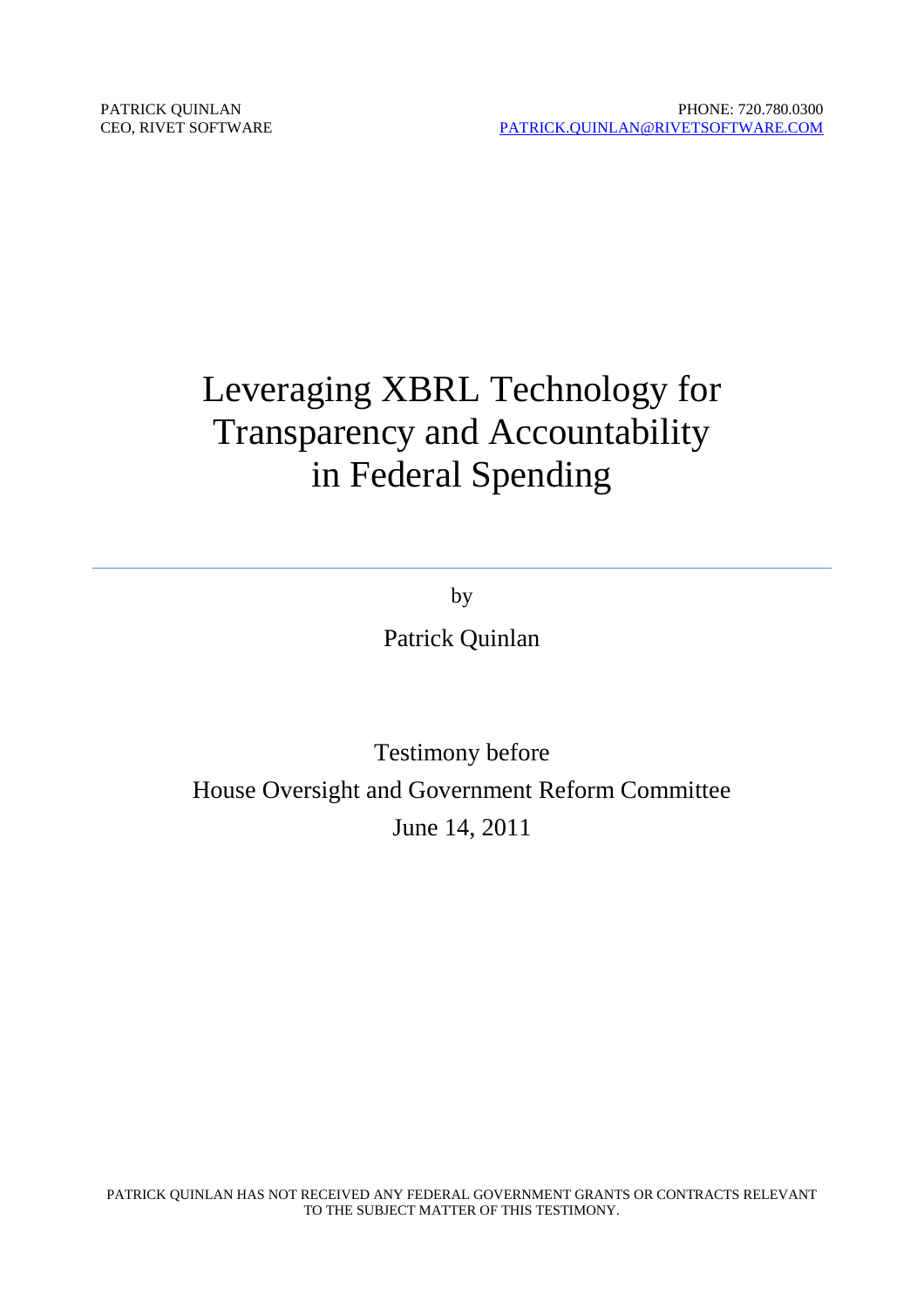### **What is XBRL Technology?**

*The role of XBRL in creating accountability and transparency via data standardization*

The demand for transparency is also a demand for accountability. To accomplish this goal, we must establish a data standard such as eXtensible Business Reporting Language (XBRL), invented to make data contained within online documents machine readable and instantly available for research. XBRL is essentially a barcode that is fast becoming the global data standard for tagging financial and nonfinancial for machine recognition and analysis. It is an open data standard that is non-proprietary, governed by an international non-profit consortium, and similar to HTML. XBRL is currently used by at least 44 countries to manage data and gives users the ability to quickly identify, understand and analyze information. As more regulators, governments, non-government organizations, and individual commercial organizations adopt XBRL as a standard, a platform for innovation emerges.

Adopting a data reporting standard will give us access to real information so that we can begin to provide answers to important questions. Key benefits of mandating the technology include:

- Enhanced Transparency
- Increased Accountability
- Creating High-Tech Jobs

With these three benefits providing the framework, this briefing concludes with recommendations on how to implement standards-based reporting. XBRL can create transparency and accountability to reduce waste in our government, while creating tens of thousands of high paying jobs.

#### **Enhanced Transparency**

The availability of data through the Internet is an essential part of the DNA of transparency. It is obvious that the Internet enables both the automated collection and the automated communication of data. What is often forgotten is that the Internet facilitates the automated connection of data, which is where the most powerful, intelligent information usually begins.

For example, the S.E.C. already collects financial information in an automated way (via XBRL) and communicates that data in an automated way (via an RSS feed). But the real value of this S.E.C. data to information consumers is in connecting it with other relevant sources, *especially if it all uses the same standardized format*, to derive new and interesting information ("Interactive Data to Improve Financial Reporting").

Imagine what might have happened if regulation existed to enable the connection of specific aspects of British Petroleum's (BP) financial data on their Gulf of Mexico rigs with data about the potential impact of oil spills in the region, adding data about tax breaks given to oil and gas companies and other relevant sector data (Rogoff). Someone, out there in the 'cloud crowd', would have been able to compare BP's data 'position' to that of other drillers. And maybe as a result of the discovery, BP's license to drill would have been suspended or at least questioned, avoiding or mitigating a major man made environmental catastrophe.

Websites like *Recovery.gov* collect and then communicate data in the form of exception and comparison reports, charts and mobile apps. These kinds of sites were created as proposed beacons of transparency - yet they continue to operate as transparency silos. Without standardizing the format of the data available from the vast range of initiatives that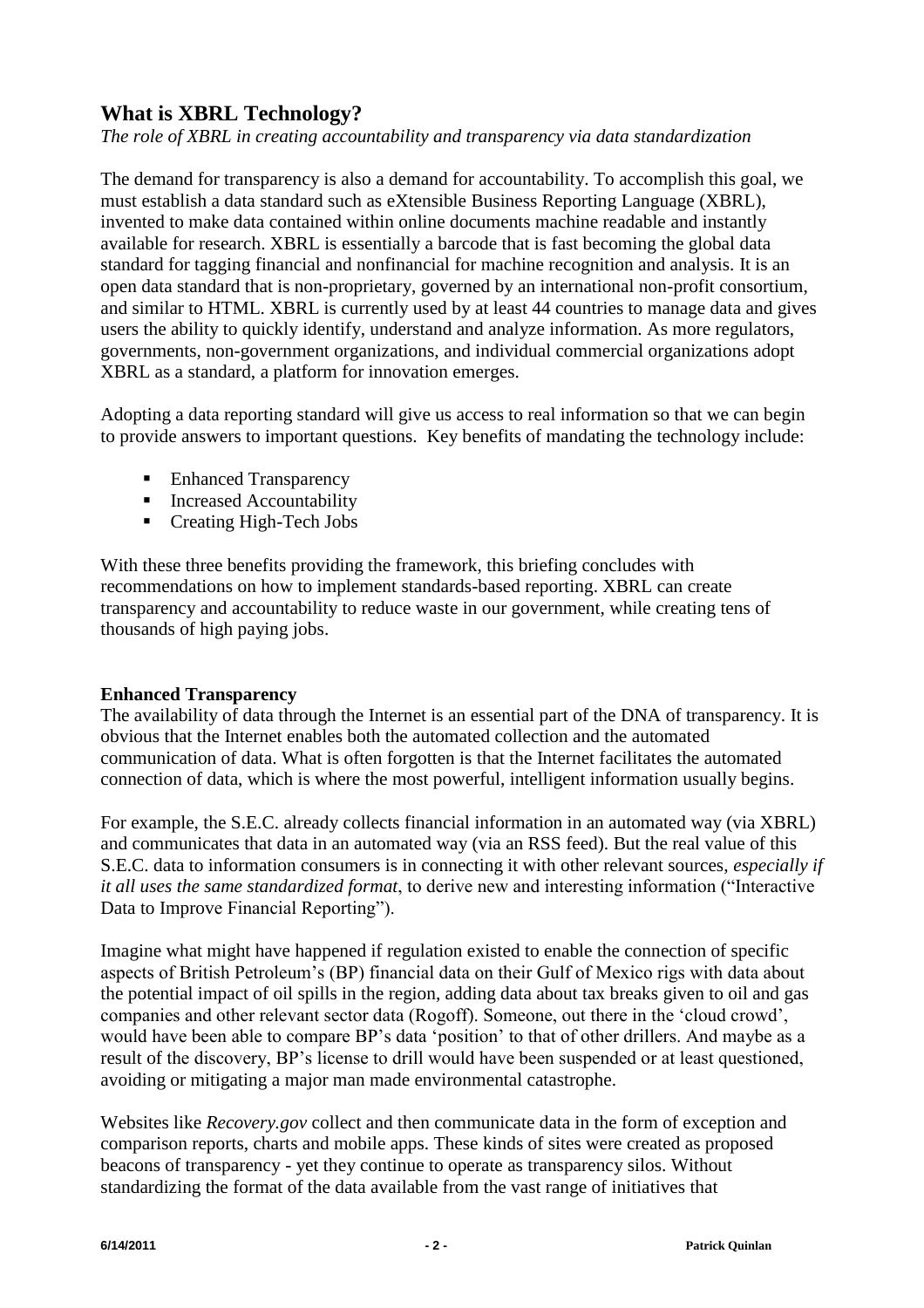*Recovery.gov* tracks, it's cumbersome enough for the organization itself to make data connections -- let alone for the street information consumer.

While Recovery.com contains accurate information, the system can be improved by using XBRL instead of XML. Rivet developed a taxonomy-creator to test out the use of XBRL on Recovery.gov data sets. The experiment resulted in XBRL allowing the immediate view of information that would have required several manual steps using the current XML format. For example, Rivet would be able to see the spending disbursed by a particular federal agency in our state of Colorado which will be useful in making informed business decisions.

Reports and charts that leverage a data standard, like XBRL, add another level of reassurance to transparency. If you know that a piece of data tagged using XBRL is being used in report A and in report B, you can also ascertain that it means the same thing in both regardless of how it is actually presented in the report, chart or narrative ("Enhance Comparability"). And, you can quickly verify your assumption because the 'definition' of the data – the tag - travels with the data itself, wherever it is used. That's the real value-add of standards-based reporting from a transparency perspective.

We've seen some of this in the UK where data.gov.uk offers over 6000 datasets for information consumers to collect, connect and communicate data. An ecosystem of apps is developing around these datasets as individuals and companies take advantage of the transparency that the site offers (Shadbolt, "A year of data.gov.uk"). The media has also latched on to this data transparency. Quality daily newspapers such as *The Guardian* are regularly tapping the data to provide stories and charts that help communicate how democracy is working in the UK.

Over in Australia, the Standard Business Reporting (SBR) initiative is delivering on the promise of standards-based reporting to offer businesses a streamlined approach to meeting the various reporting requirements of different government agencies throughout Australia (Foo, "SBR Goes Live").

Over time, this effort to collect business data in a standardized way across multiple agencies will allow the Australian Government to communicate information based on trustworthy data. Australian information consumers and businesses alike will benefit from the analysis tools built to leverage a new information infrastructure based on standardized data.

#### **Increased Accountability**

The federal government is constraining innovation, wasting funds, and obscuring information all in the name of data transparency. In this era of massive deficit, there is no time to deal with fuzzy numbers. We must begin tracking where our money goes and know when it's being wasted.

XBRL reduces the time and cost to produce and consume financial filings by corporations and can do the same for the federal government. If a universal taxonomy is available, the corporation can use a single software solution to produce its required filings, reducing the man hours needed for reporting. No longer does a financial reporting professional have to spend all of their time rekeying data and reformatting a document. They can spend more time analyzing the data they report, making insights and answering tough questions with numbers. On the consumption end, XBRL can reduce or even eliminate the data collection effort because filings submitted by corporations are already in "data" format.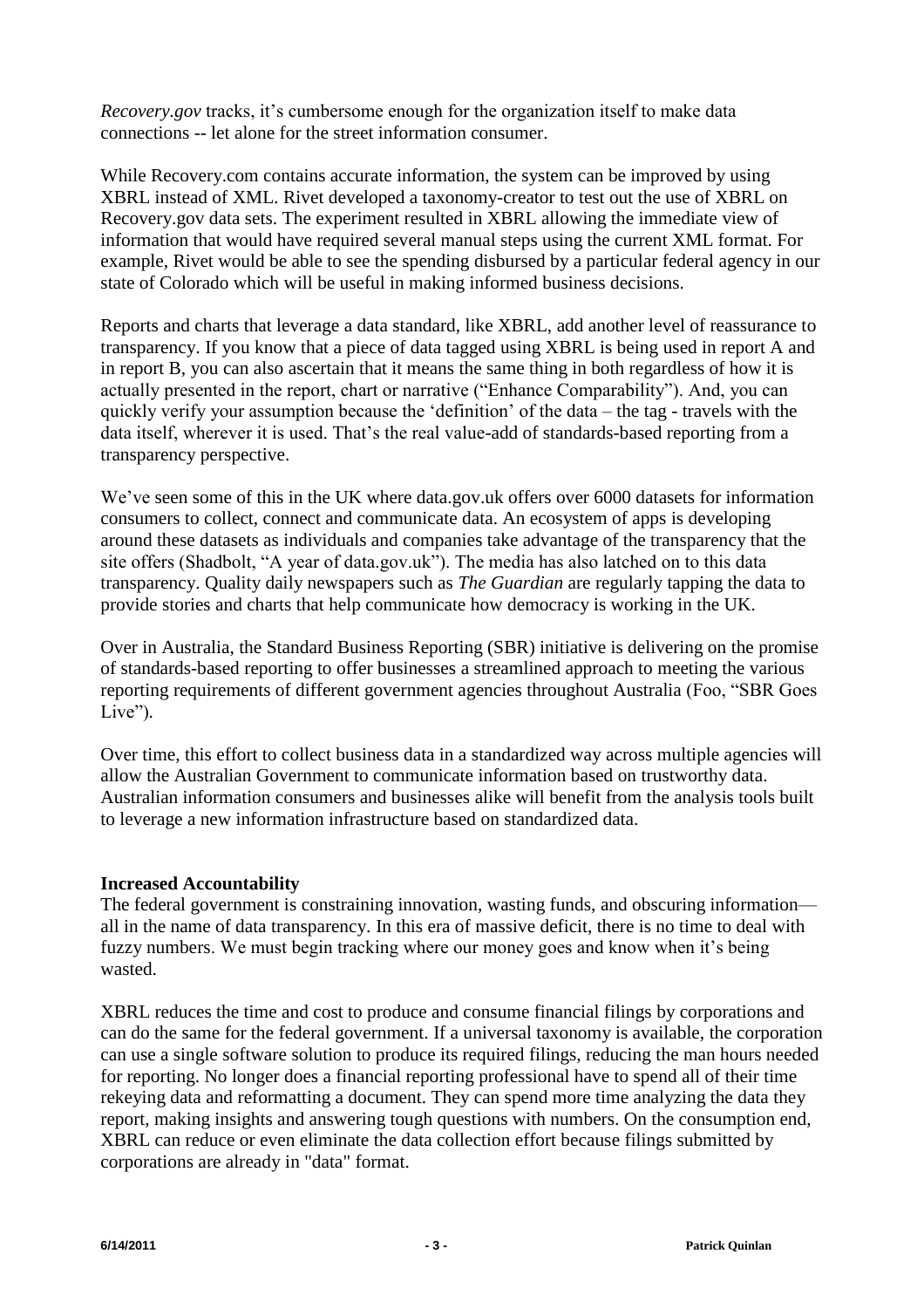In a recent Price Waterhouse Cooper Webinar, guest speaker Sara Noble discussed how financial analysts pulled data pre-XBRL. Once a filing was submitted to the SEC, an analyst would pull the numbers and update their software tools accordingly. This means analysts had to manually find and insert each data point for each company in every filing.

Now, the data is open via RSS feed from the SEC's website. As financials are filed, XBRL pulls all the data points and anyone can consume it for free. Grandma in Iowa gets information at the same time as Yahoo and Bloomberg. No longer must an army of analysts key in the same information across investment platforms; instead of data entry, analysts can focus on real data analysis.

#### **The Bonus - Creating High Tech Jobs**

The benefits of this new technology and open standard are lower costs, increased sharing, and enhanced communication. Federal registrants already spend too much time and money on compliance reporting. Early XBRL adopters understand that standardization makes compliance easier and reduces manual work. Data standards will increase productivity and drive efficiency.

Creating open source data as opposed to open source fragments of financial reports will allow developers to create tools to level the playing field for all. This new standard creates opportunity to service new markets in a new way, thus creating jobs. Further, this allows the governing bodies to crowd source the talents of the masses and emerging technologies to meet their regulatory needs.

The point is that with a data standard as a platform, who knows what great technology smart people can create? Barcodes drove a whole new industry to provide the hardware and software needed to make barcodes usable. GPS created a new industry to produce devices, not possible without the availability of GPS technology.

GPS was originally created for military use and now a myriad of applications and businesses have been created by leveraging this data. Savvy entrepreneurs found their way in into the technology of satellite and used it to create new and highly functional services to mass markets. Today, GPS is built into the dash of nearly every automobile and we are also able to use location-based services on our cell phones. How many jobs have been created? How much revenue has been generated? How many tax dollars have been sent to the government as a result of industry access to GPS?

XBRL barcodes as a financial data format have the same potential for new products as GPS coordinates describing locations. The truth is that XBRL will also drive new industry once it is established as a data standard. Smart people will innovate because of the need to create and consume information in XBRL, and thousands of new jobs will be created.

Once you set data reporting standards to track federal spending there is access to real information and we can begin to provide answers to important questions. Private companies can compete to provide data in standardized formats delivering increasingly high value to the public; a new, self-funded industry will be formed, high tech jobs will be created, and true transparency and accountability will be achieved.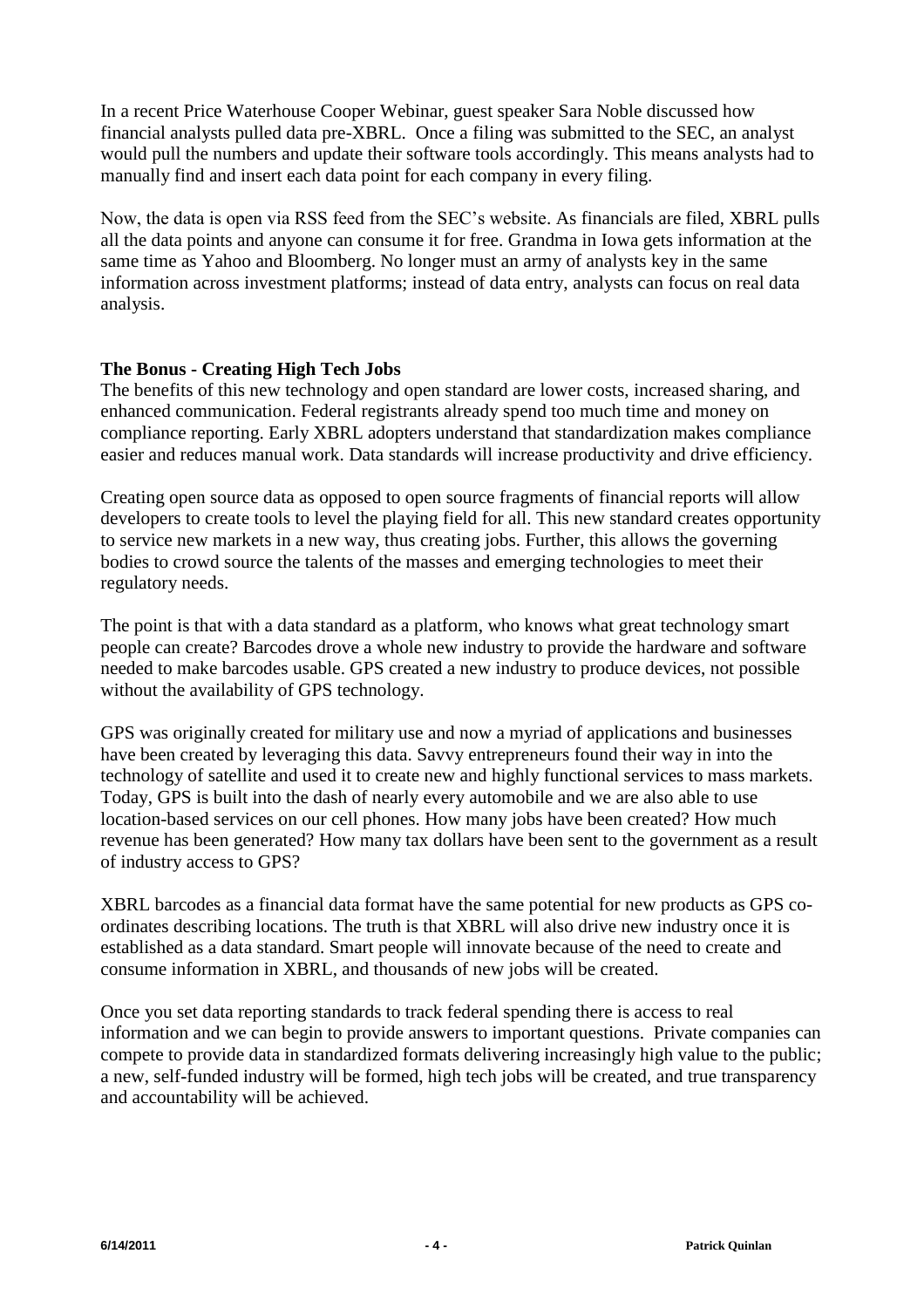#### **Call to Action**

The U.S. Government operates one of the world's largest, if not the largest, data warehouses in the world. It's a warehouse that grows dramatically every year but the inventory is stuffed full of raw materials (*data*) rather than finished goods and products (*information*). In reality, no business could operate this way.

By adopting XBRL as the new reporting standard, we will be able to consolidate reporting requirements among government agencies and have access to standardized and structured data. We can use facts, not spin, to make informed decisions that will create transparency while decreasing government waste, fraud and abuse. If we do it right, we will start a whole new industry, creating tens of thousands of high paying jobs while answering the need to reduce spending and waste in our government.

This is not a small project. The return is probably in the billions, but it will take all parties involved to make a strong commitment for successful implementation.